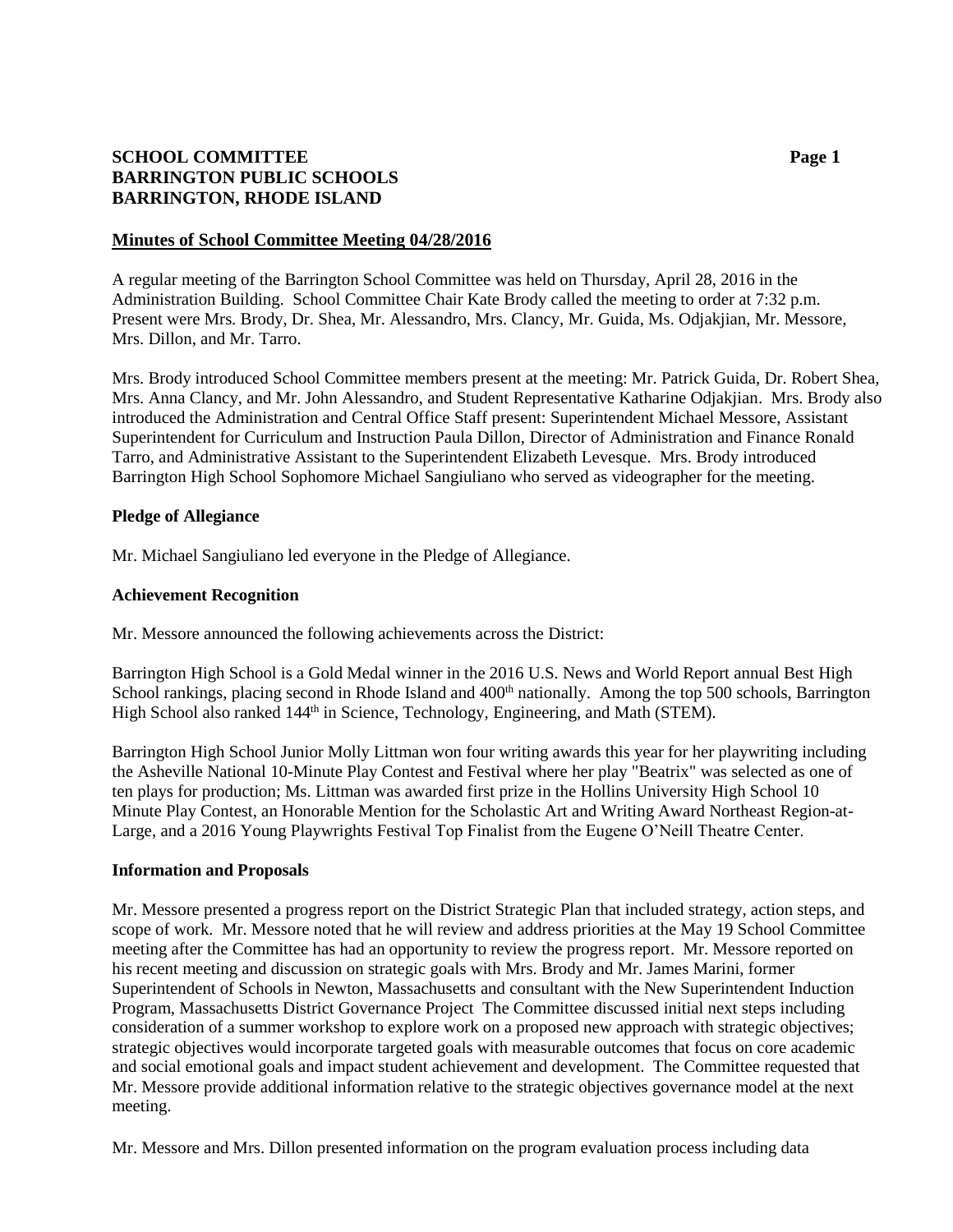# **SCHOOL COMMITTEE Page 2 BARRINGTON PUBLIC SCHOOLS BARRINGTON, RHODE ISLAND**

## **Minutes of School Committee Meeting 04/28/2016**

analysis on enrollment, course offerings, student needs and interests, and budgeting. Mrs. Dillon provided examples of the programs evaluated and highlighted the upcoming visit by a group from the P21 Partnership for  $21^{st}$  Century Learning as the District is in round two in the process for recognition as a  $21^{st}$  Century Learning Exemplar Program. Mrs. Dillon also reported on the Barrington Middle School Grade 7 Mathematics program and next steps, including plans for summer learning and ongoing communication with parents. Questions from the Committee included measurement of student achievement, parent and community communication, and the introduction and promotion of district wide programs to the student population, especially for new elective courses at Barrington High School.

### **General Public Discussion and Information**

No issues were raised at this time.

### **Old Business from Superintendent and Staff**

Mr. Guida provided an update on the ongoing work of the Barrington Middle School (BMS) Building Committee. Recent Building Committee meetings were held on April 25, 2016 and with the BMS building abutters on April 26, 2016. The Building Committee noted its support for including an Auditorium in the plans for the new Barrington Middle School, as strong support for an Auditorium has been identified as a priority by community members. The Building Committee, at its May 9, 2016 meeting, expects to make a recommendation to the School Committee relative to the project cost. Upcoming state level meetings are occurring in early May, and the School Committee will hold a joint meeting with the Barrington Town Council on May 12, 2016 to request the endorsement of a resolution in support of legislation for a bond referendum on the November, 2016 ballot. The Building Committee is working closely with the Owner's Project Manager to identify savings in the proposed building project. Mr. Tarro also reported on the work with the Kaestle Boos Associates marketing team to develop a comprehensive communications plan, including frequently asked questions (FAQs) and a website for the BMS building project.

Mr. Tarro provided a budget update and reported on the communication from the Committee on Appropriations (COA) on its reduction of \$634,331 to the proposed 2016-2017 school operating budget. Mr. Tarro reported on the adjustments to attrition, medical insurance, and labor contracts that total \$216,531, leaving a \$417,800 variance with the COA recommended proposed budget. Mr. Messore reported on the ongoing work with the bus transportation company including three items for Committee consideration: an annual registration system for bus ridership, consolidation of current bus stops to achieve efficiencies, and the addition of one bus to potentially alleviate the two current longest runs as identified with current data. The Committee discussed the cost of one or two additional buses and bus monitors, the possible additional reductions to the transportation line item in the budget, and remaining committed to the goal to reduce bus run times and reduce bus stop pickups that are too early, i.e. before 7a.m. Following discussion,

# **Mrs. Clancy moved and Mrs. Brody seconded to approve a reduction of \$145,000 in the transportation budget and direct the Administration to forward the adjusted proposed operating budget to the Committee on Appropriations. The motion passed 4-1 with Mrs. Brody, Dr. Shea, Mrs. Clancy, and Mr. Guida voting in the affirmative for the motion. Mr. Alessandro opposed.**

Mr. Tarro noted that the total variance with the adjustment is \$272,800, and the adjusted proposed operating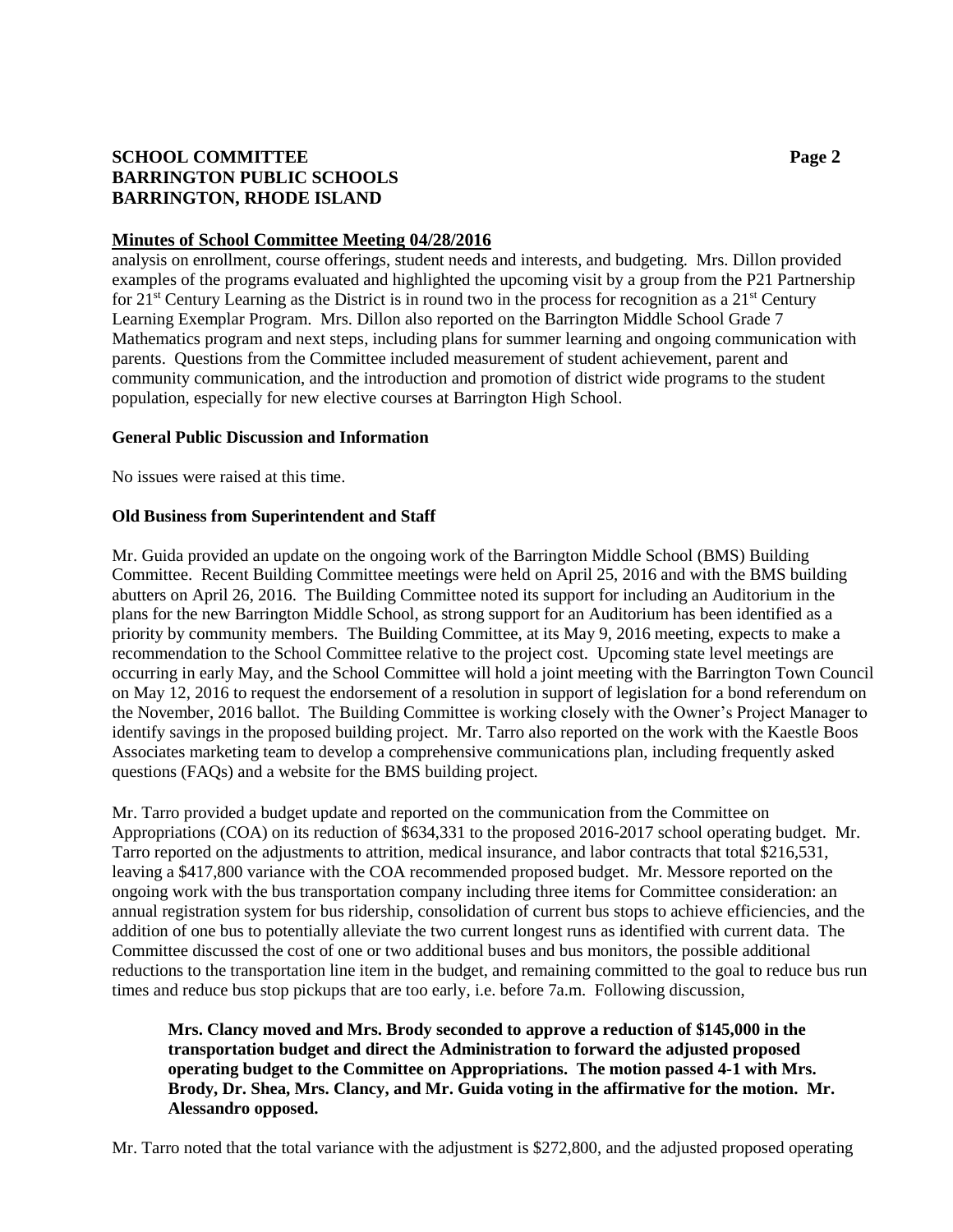# **SCHOOL COMMITTEE Page 3 BARRINGTON PUBLIC SCHOOLS BARRINGTON, RHODE ISLAND**

## **Minutes of School Committee Meeting 04/28/2016**

budget is \$48,031,198 representing a 1.83% in spending and a net increase to taxpayers of 1.39%.

Mr. Messore presented the draft selection criteria document for population of the School Start Times (SST) Ad Hoc Advisory Committee. Dr. Shea and Mrs. Clancy volunteered to serve on the selection committee along with Mr. Messore and members of the Administration team. Mr. Messore stated that a press release is planned for next week on the SST Ad Hoc Advisory Committee.

#### **Old Business from School Committee**

No old business from the School Committee was presented at this time.

### **New Business from Superintendent and Staff**

**Dr. Shea moved and Mr. Guida seconded to approve the recommendation of the Superintendent with respect to the appointment of Michael Curry, Barrington High School, Assistant Coach Boys Lacrosse. The motion passed 5-0 with Mrs. Brody, Dr. Shea, Mr. Alessandro, Mrs. Clancy, and Mr. Guida voting in the affirmative for the motion.**

**Dr. Shea moved and Mr. Guida seconded to approve the recommendation of the Superintendent with respect to the appointment of Greg Graham, Barrington High School, Head Coach Boys Basketball. The motion passed 5-0 with Mrs. Brody, Dr. Shea, Mr. Alessandro, Mrs. Clancy, and Mr. Guida voting in the affirmative for the motion.**

**Dr. Shea moved and Mr. Guida seconded to approve the recommendation of the Superintendent with respect to the appointment of Dennis Kloc, Barrington High School, Sailing Club Advisor. The motion passed 5-0 with Mrs. Brody, Dr. Shea, Mr. Alessandro, Mrs. Clancy, and Mr. Guida voting in the affirmative for the motion.**

Mr. Messore announced the leave of absence for Mrs. Patricia Tolento, Hampden Meadows School, Head Teacher and Math Specialist, a continuance request permitted by Rhode Island General Laws Section 16-13-3 for a current District administrator to be granted a leave of absence from a teaching position.

Mr. Messore announced the retirement of Mrs. Natalie Stein, Barrington Middle School, Guidance Counselor, and thanked Mrs. Stein for her many years of service. Mr. Messore also announced the retirement of Mrs. Susan Healy-Mills, Director of Special Education and Pupil Personnel Services, and expressed his appreciation for Mrs. Healy-Mills' many years of leadership and advocacy for students. The Committee thanked both Mrs. Stein and Mrs. Healy-Mills for their service.

#### **New Business from School Committee**

The Committee agreed to defer the policy revision first reading for the Technology Resources Responsible Use Policy to the next regular School Committee meeting on May 19, 2016, to allow for further review of the legal counsel recommendations by the Policy Committee.

The National Education Association Barrington (NEAB) contract for September 1, 2016 through August 31, 2019 was presented for discussion and approval. Mrs. Brody reported that the overall negotiation process was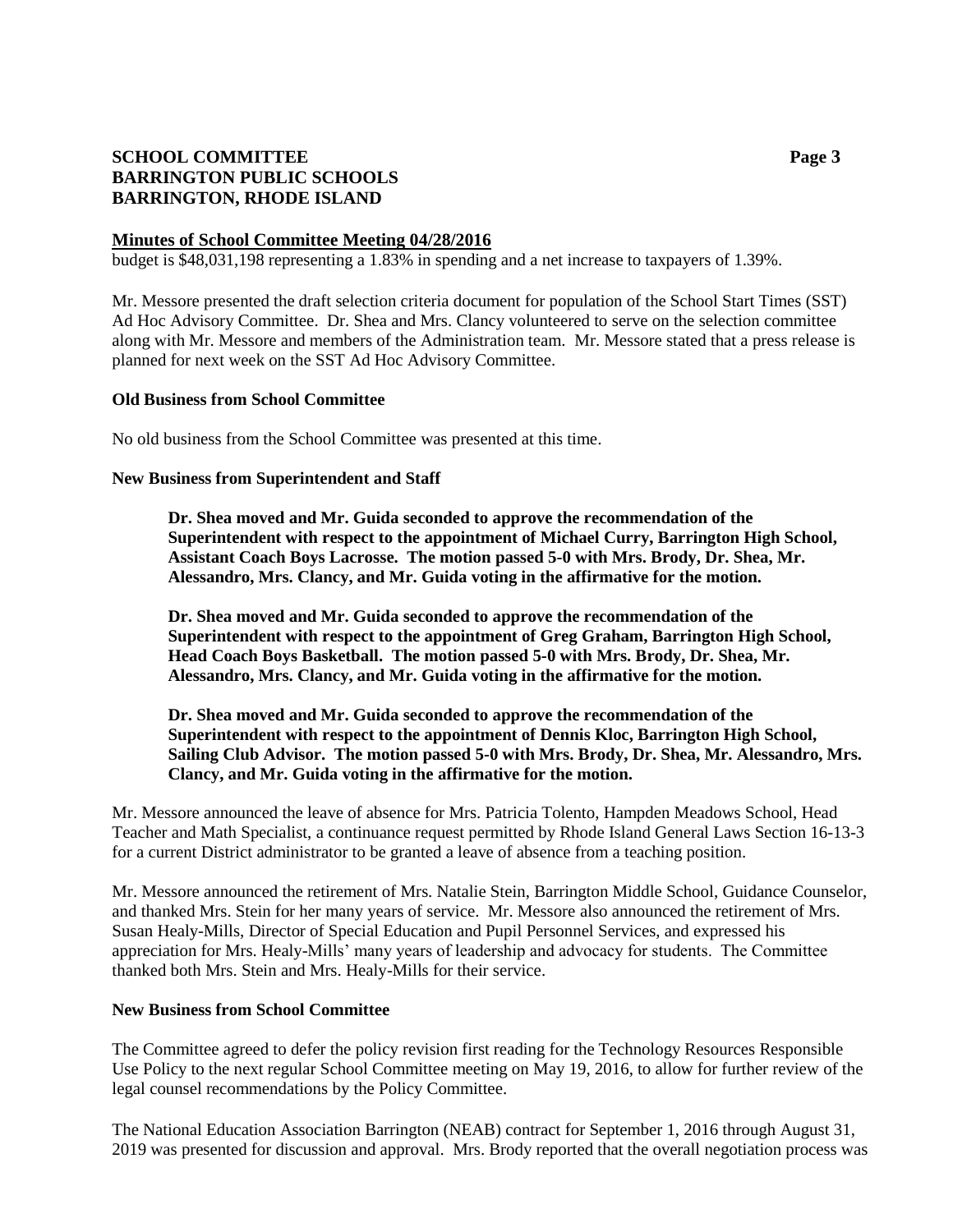# **SCHOOL COMMITTEE Page 4 BARRINGTON PUBLIC SCHOOLS BARRINGTON, RHODE ISLAND**

#### **Minutes of School Committee Meeting 04/28/2016**

smooth and collaborative resulting in a fair compensation package.

## **Mr. Guida moved and Dr. Shea seconded to approve the three year (2016-2019) National Education Association Barrington (NEAB) contract as proposed by the negotiating team.**

The Committee acknowledged Mr. Tarro's significant contribution to the negotiation process and his collaborative work with legal counsel Mr. Benjamin Scungio.

## **The motion passed 4-1 with Mrs. Brody, Dr. Shea, Mrs. Clancy, and Mr. Guida voting in the affirmative for the motion. Mr. Alessandro opposed.**

In response to a question from Mr. Guida, Mr. Alessandro noted that he felt many items were not addressed and that the focus was not where it should have been in the contract.

The United Steelworkers contract for July 1, 2016 through June 30, 2019 was presented for discussion and approval. Mrs. Brody thanked Mr. Messore and Mr. Tarro for their work on negotiations with the United Steelworkers.

**Mrs. Clancy moved and Mr. Guida seconded to approve the three year (2016-2019) United Steelworkers contract as proposed by the negotiating team. The motion passed 5-0 with Mrs. Brody, Dr. Shea, Mr. Alessandro, Mrs. Clancy, and Mr. Guida voting in the affirmative for the motion.**

#### **Decision Items**

**Dr. Shea moved and Mr. Guida seconded to approve the consent agenda. The motion passed 5-0 with Mrs. Brody, Dr. Shea, Mr. Alessandro, Mrs. Clancy, and Mr. Guida voting in the affirmative for the motion.**

#### **Discussion Future Agenda Items**

Mr. Messore reported that the next regular School Committee meeting scheduled for Thursday, May 19, 2016 will feature updates from the BAY Team and Barrington High School Student Assistance Counselor Mrs. Joanne Royley, and continued discussion on the District Strategic Plan.

Mrs. Brody noted that the next meeting on May 19, 2016 will include a report from the Health and Wellness Committee.

#### **Announcements**

The Budget Hearing will be held on May 11, 2016 at 7:00 p.m. at Barrington Middle School and the Financial Town Meeting will be held on May 25, 2016 at 7:00 p.m. at Barrington High School.

Mr. Alessandro announced the Hampden Meadows School Tough Tiger event scheduled for May 1, 2016.

Mrs. Dillon announced that on May 5, 2016, individuals from the P21 Partnership for  $21<sup>st</sup>$  Century Learning